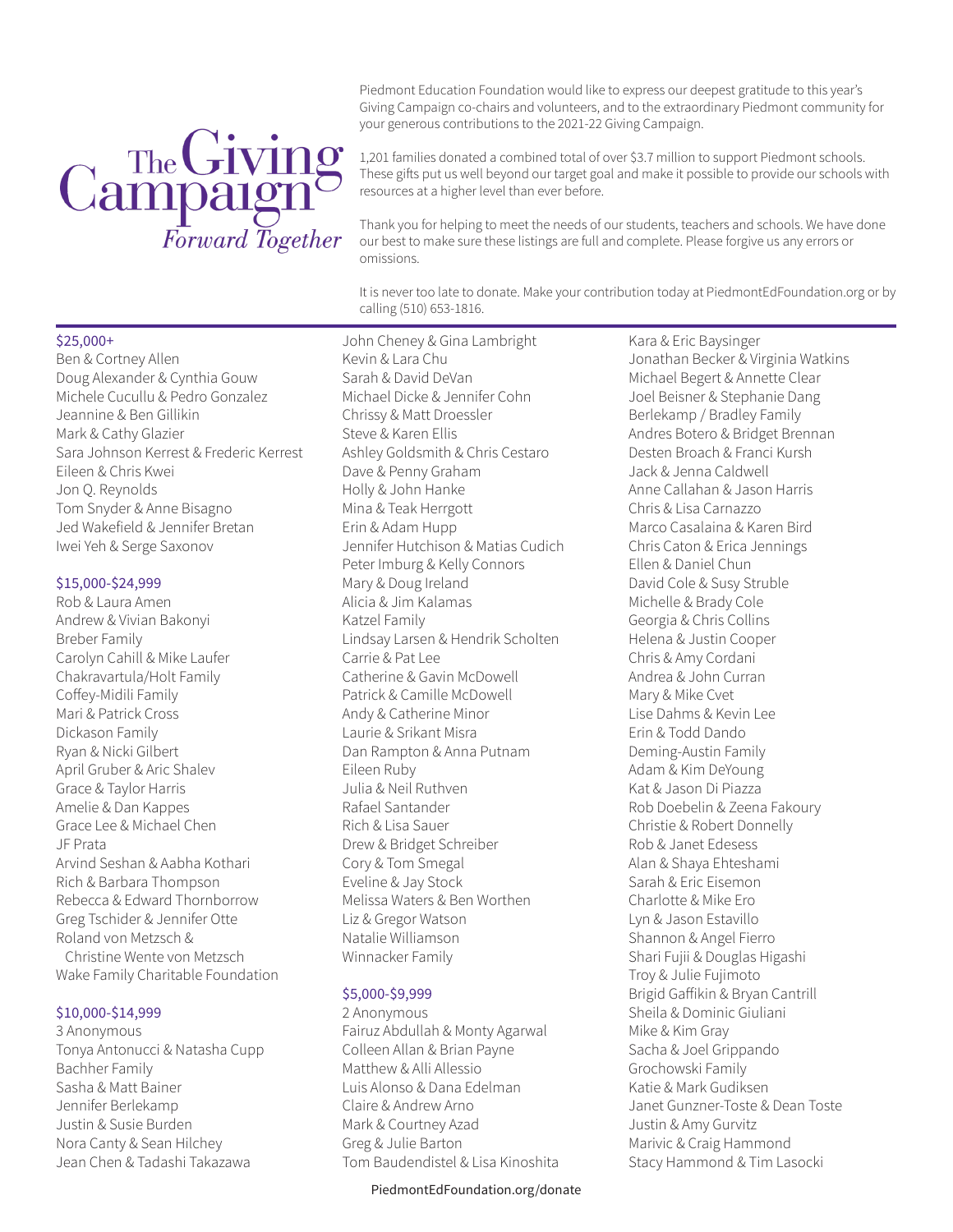Mike & Sarah Handelsman Kristen Harknett & Hugh Louch Steve Harrold Chris & Anja Hart Brian & Jeanne-Marie Hebert Cindy & Adrian Hinman James Ho & Susan Lee Barron & Tiffany Hong Chris & Andrea Hong Chad & Sara Ironside Brian & Laura Jacobs Peter Jaeschke & Supina Mapon Jean Jarvis & Eric Havian Alex & Martha Joerger Franklin & Catherine Johnson Foundation Tom & April Joseph Jacque & Mike Jumper Travers & Rita Kemp Hermann Kim & Margaret Jung Kenneth Kim & JinAh Lee Shanti & David Kim Kate & Brad Kittredge Nancy Koch & Jane Stafford Gabriel Kra & Julie Caskey Adrienne & Rik Krumins Patrick & Laura Lang Anna LaRue & Kevin Lacker Justin Laubach & Rebeccah Pelle Elisa Lee & Rob Phillips Patricia Leicher Zhenya Lindgardt & Martin Reeves Victor Liu & Stella Yu Sara & Patrick Lonergan Michael & Rachel Long Ben Mand & Jodi Olson Shane & Michelle McGilloway McKay Family McKee/Adams Family Susan & Dan McLaughlin John McWeeny & Abby Scott Rachael Meny & Matthew Hinsch Andrew & Stacy Merickel Nikolai & Xenia Meyer Aaron & Dana Mitchell Shannon & Jared Mitchell Kathy & Craig Moody Dana Murray & David Schaeffer Kiel Murray & Phil Lorin Melodie & Regina Myers Matthew & Nicole Nealson Jeff & Thanh Nguyen Quynh Nguyen & Stephen Lee Kristin & Tim Ogles Christine & Poul-Erik Olsen Osman Family Shilpa & Ashish Patel Jonathan & Anna Patty Sarah Pearson & Evan Seevak Daniel Phung & Carolyn Pan Michael & Lorrel Plimier

Michael & Jennifer Poole Charles & Jennifer Post Kartik Ramakrishnan & Dhira Khosla Ali Reed & Ted Miguel Val & Adam Reilly Mary Lou & Straty Righellis Edward & Jeanette Roach Bernadette Rodriguez & Herb Canada Max & Tory Roman Heather & Scott Ruegg Jina Saikia & Stefan Schulze Shin & Yumiko Sano Katherine Sarafian & Meher Gourjian Teebie & Jamie Saunders David & Lissy Schleuning Ray Schnitzler & Jude Sachs Erin & Andrew Schultz Hort Shapiro & Jeanie Ritchie Katie & Maz Sharafi Alexander & Kimberly Shartsis Arthur Shartsis Jennifer & Michael Siegel Lincoln & Mary Silver Tina Skidmore & Scott Sanford Brad & Barbara Sloan Scott & Erin Smith Peter Sohn & Anna Chambers Jake Sorensen & Anne Hawkins Ramya Srinivasan & Veera Venkataramani Stevanovic Family Marisa Strong & Steve Long Emily & Jonathan Stull Anthony Swei & Heather Chan Andrea & Paul Swenson Thu Ta & Tom Eidt Alan Tafapolsky & Randi Silverman Charlotte Tay & Tim Tam Lindsay & Ludo Thomasson Steph Tietbohl & Matt Olson Luke & Cassy Tristram Anian Pettit Tunney Dirk & Ann Van Gelder Charity Vargas & Jason Riley Jason Venner & Signe Anderssel Michelle & William Watral Eve Wei Westphal Family Keith & Jennifer Wilson Jerry & Julie Wu Jackson Yeung & Stella Mark

### Up to \$4,999

71 Anonymous Sarah & John Abel Rebecca & Joseph Abrams Becky & Fred Ackerman Mike & Lori Adams Paul & Susan Adams David & Jamie Addington Mark & Marianne Aikawa

PiedmontEdFoundation.org/donate

Ruth Alahydoian Robyn & Edward Alazraqui Troy & Natalee Alering Joe & Angela Anastasi Betsy & Robert Andersen Colleen & Ben Anderson Harvey Anderson Katie & Rob Anderson Keith & Jane Anderson Veronica Anderson Thigpen Tamisha & Aaron Apodaca Mayo Arbues & Barbie Usison Paul Arenstam & Charlene Reis Liz Arney & Shawn Antaya Richard Arney Sally Arney Mary Arno & Peter Hollimon Eileen & Frank Arthur Laura Ash Molly & Sandy Ashford Usama Ashraf & Fareeha Cheema Dorothy Ashton John Assalian & SuSu Maung Per & Priscilla Axelson Lawrence & Jane Baack Sally Baack Steven & Caitlin Bailey Sanjay & Valerie Bakshi Arjuna Balasingham & Kimery Leong Mike Bandrowski & Renee Scott Bryn Banuelos Robert Barbosa & Maria Topete Michael & Zondra Barricks Brigid Barton Barbara & Al Barza Rupa Basu & Michael Silverberg Charles Bates Teresa & Ronnie Baum Zoe & Alexandre Bayen Reza Bazargani Betsey Beamish Jeff & Charity Bechtel Becker Family Liz Behrens & John Ware Wosen Bekele & Kidist K Yimam Jesse & Sarah Bell Thompson Bellingrath & Erin Gore Keith Bencher & Danielle Merida Chris & Meghan Bennett John & Cheryl Benson Brandon & Melissa Bercovich David & Sarah Berman Ode Bernstein & Dana Wickner Krista Bessinger Michael Beuselinck & Amelia Winchester Maria & Yousuf Bhaijee Rajeev & Sheila Bhatia Lee Bindeman & Yasuyo Abe Stefano & Katherine Bini John & Sarah Bird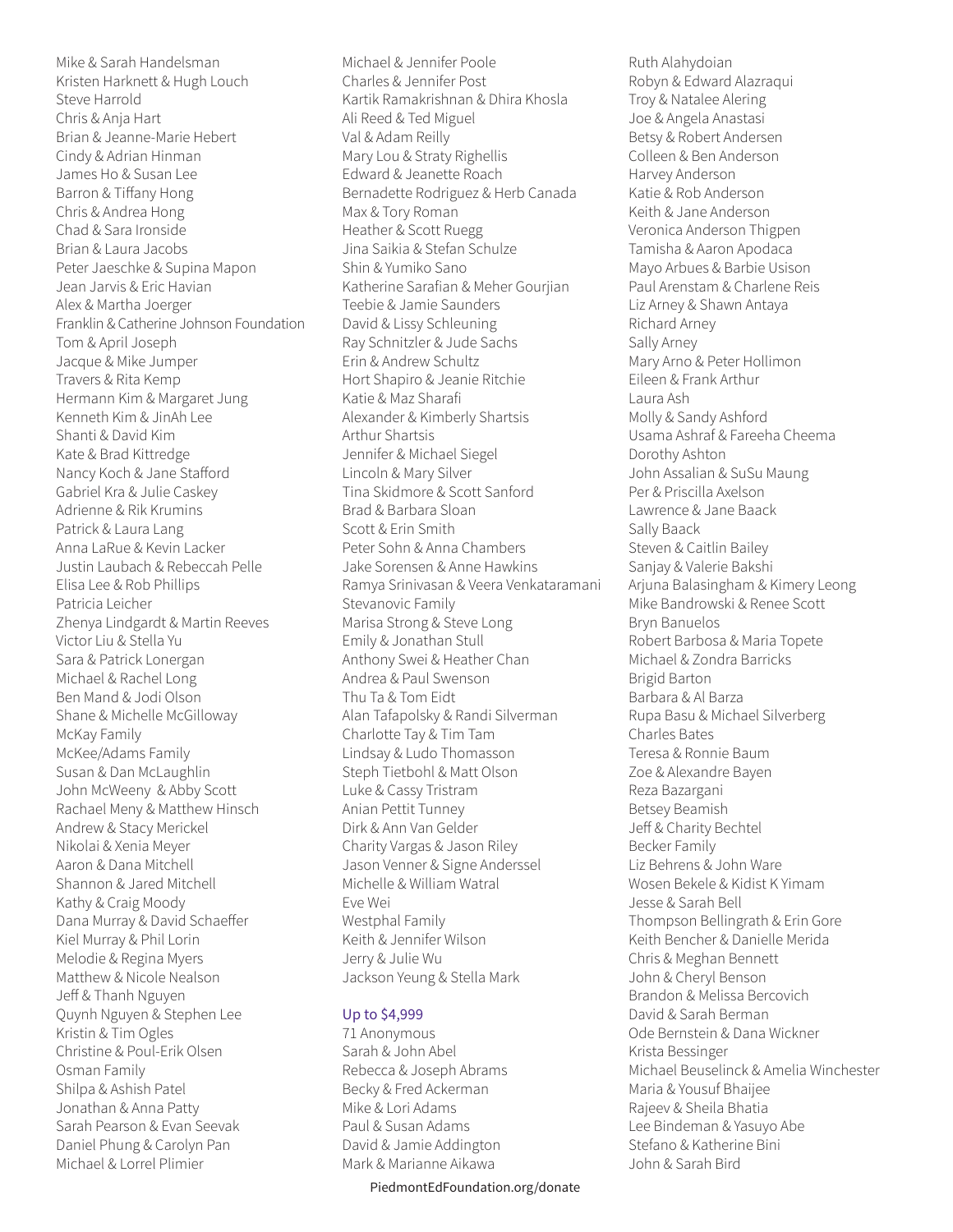Mike & Vicki Bishop Karen & Paul Bixby Beth & Brian Black Aaron & Raelyn Bleharski Anita Bloch & Steve Berl Brian Block & Oriana Syed Stuart Block & Samantha Nobles-Block Karen & Mark Bloom Nanette & Michael Blum Meghan Bogden Eugene Boguslavsky & Lorena Cabello Karen Booth Rod & Cindy Boothby Renuka & Daniel Bornstein Michael Bott & Anne Marshall Carin Bradley Alemania & Roderick Alemania Priti & Charan Brahma Morgan & Tyler Brasfield Steven Bratman & Amy Logun Tali Bray & Eric Meeks Erin & George Brayer Geoffrey & Jennifer Brennan Lisa Brenneman Diana & Steven Brenner Kelly & Steve Brezovec Margaret Bridges Doug & Shanti Brien Brightwood Builders Eoin Brodie & Sue Lynch Craig Broscow & Courtney Lennard Peter & Susan Browne Bruggemann Family Amber & Chris Brumfiel Spencer & Sydney Brush Tam Bui & Arthur Liou Kathy & Jim Burden Terri & Glyn Burge Sue & Larry Butler James Byun & Jeanne Sohn Jieyu Cai Mike & Eileen Cain Chris & Phyllis Call Greg & Cirila Call Erin Callaghan & Mark Webb Duncan Calloway & Meredith Fowlie Cameron Family Katherine & William Campbell Vincent Cannon & Claire Jarvis Linh Cao-Chan & Brian Chan Upexa & Chetan Captan Marissa & Brad Cardon Julie Carling Nathan & Ada Carrico Tamara Carrington-Clegg & Christopher Clegg Bibi & Shaun Carver John & Sabrina Casey Cassel Pervere Family Max Catalano & Zoe Johns Catalano Jen & Dan Cavenaugh Eleanor & Aldo Ceccarelli

Liz Cha & Mark Foster John Chalik & Susan Chamberlain Jana & George Chamales Andrew Champion Anna Chan & Richard Fong Carlton Chan Danny Chan & Claudia Garcia Lionel & Lorraine Chan Maya & Steven Chan Clive & Ann Chandler Chandler-Talwatte Family Edward Chang & Michele Arnold Emile Chang & Eric Chen Tony Chang & ChiaChi Lin Moira Chapman & Dave Hsu David & Dana Charron Derek Chau & Sarah Kelmenson-Chau Lynne Chauncey Tiffany Chen & Torrance Mak Irene Cheng & Brett Snyder Sudthida Cheunkarndee & Christoper Jung Christopher Chew & Giye Choe John & Maggie Chiang Eliza & Doug Chin Ray & Joanna Chin Tony & Frances Chin Frank & Joo Cho Eric Choi & Minjeong Kim Della Chow & Ben Liang Eric & Karen Chung Scott & Lily Ciammaichella Kevin & Sara Ciarelli-Walsh Daniel & Erika Clowes Richard & Susan Coffin In Memory of Claire St. John and Theo Emerson Dana Cohen & Jeff Simon Jay Cohen & Sheila Leunig Lisa Cohen & Luis Sanchez Richard & Jane Cohen Jeff & Carla Colburn Leonard & Marie Collins Steve & Tammara Collins Kia & Bill Conn Lindsay Cookson Graham & Hilary Cooper Katherine Cooper Rich & Kerry Corcoran Benjamin Corotis & Adriana Daringa Lois Corrin Lafayette In honor of Camille Corrin Lafayette Scott & Valerie Corvin Jim & Carol Cramer Crandall Family Deborah Croan & Darrell Smolko Dan Croley & Teresa Stricker Cuckovich Luskin Family Cassie Cyphers & David Hitchcock William Dahling & Kimberly Devlin Jan & Sandy D'Annunzio

PiedmontEdFoundation.org/donate

Mia & Delia Dare Franki & Matt Davies Mark Davis & Noemí Alvarado Coral & Peter Day Alexandra & Erick Dean Keith & Monika DeBruckey Jack & Sherry Delo Sanford & Leslie DeLugach Giscela & Ivan Delventhal David del Villar & Violeta Gomez-Fierro Ken & Donna Derr Kathy & Matt Derrigo Aileen DeSoto August Detlefsen & Catherine Rongey Cisco DeVries & Sara Davison DeVries Robert & Laura Dickinson Tara & Gregory Dietrick Jordan & Joel DiGiorgio Anne & Ivan Dimas Matt Disco & Sandy Rappaport Helen & Lowell Dittmer Rob & Kristen Dixon John & Pamela Docherty Courtney & Jeff Dorman Eric & Christine Downing Randi & Andrew Drake Drassinower/Kwong Family Amelia Driscoll & Patrick Perez Morgan Driskill Mark Drury & Elnaz Farnam Erik & Lupe Dryburgh Lynn Duecker & Cynthia Penn-Duecker David Duong & Jennifer Ho Jamie Dupree & Patty Frontiera Yildiz & Dogan Duransoy Lauren Dutton & Glen Tripp Alisha & Lucas Eastwood Laura Edeen & Michael Plitkins Douglas M & Lori M Elefant Una Elías Allison & Jon Elvekrog David & Melissa Emanuelson Ann & Zachary Endress Marvin & Sara Engel Evren & Jonathan Essner Zachary Ewen & Genevieve Klyce Rita & Riccardo Fabi Siow Fang & James Pell Shirley & Bobby Farboud Vincent & Claire Faughnan Kate & John Faust Dean & Eunhae Fealk Alex & Jodi Fedor Stephen & Jenny Feinberg Amanda & Greg Feldman Jeff & Mimi Felson Dan & Nina Fendel Julia Fennell & Charles Chun Fernanda Fenton & Marco Gonzalez-Navarro David & Jennifer Ferguson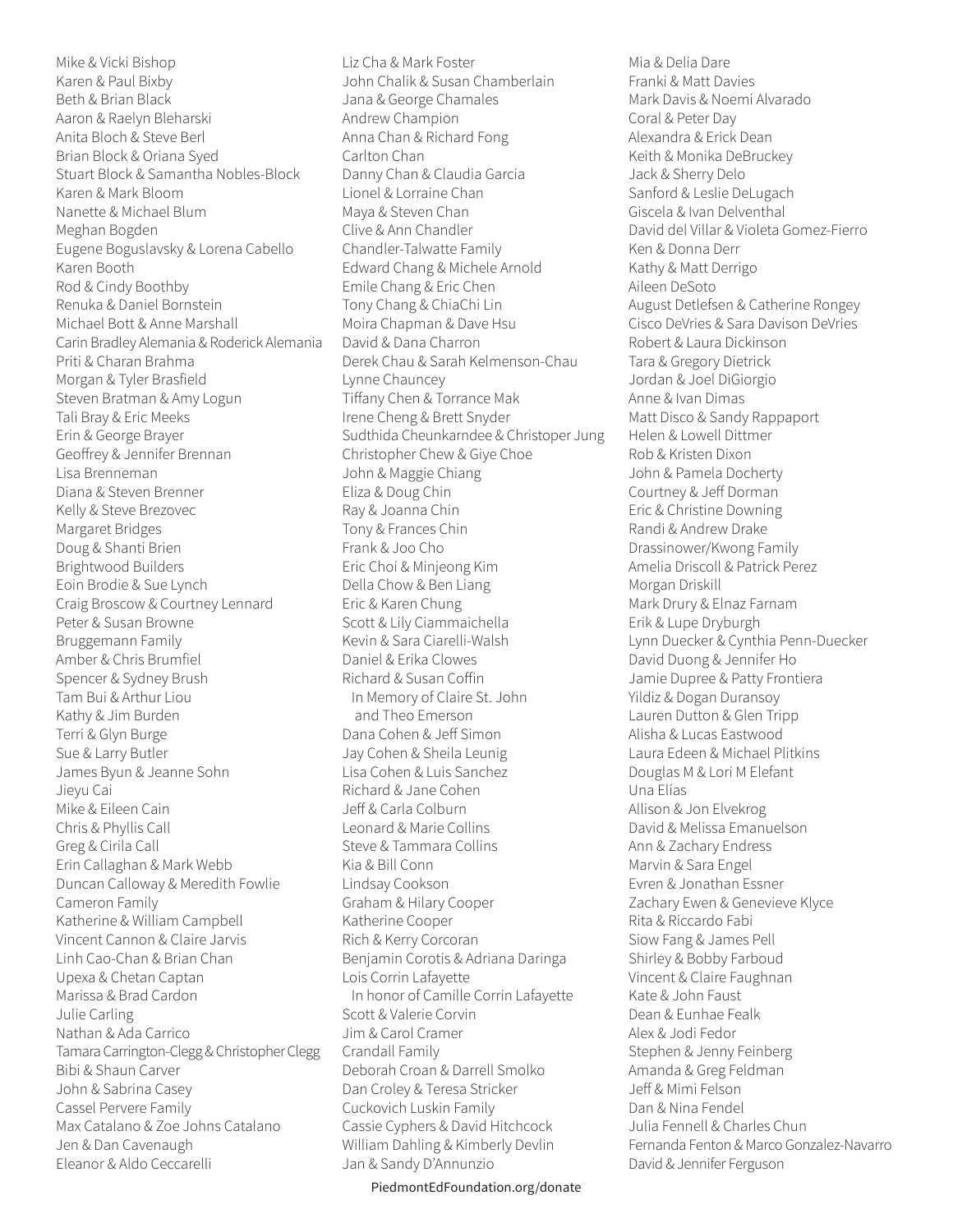Sharon & Andrew Filler Fine Eye Construction Robert Finkel & Caroline Floisand Ellin Firth Frances & Jeremy Fisher Marc Fisher & Kris Miller Fisher Rebecca Fisher & Joseph Leonard Adam Fishman & Arielle Harris David & Wendy Fitzgerald Fizzdorp Family Daniel Flaherty & Michelle Luo Steve Flannes & Ann Gildersleeve Jessica Fleisher Erin Fleming & Alex Blanco Laura & David Flink Cynthia Foster Heather Frank & Bob Dow Doug & Leslie Frankel Dustin Frazier & Laura Maestrelli Frechette-Kansal Family Alexander Freemon & Laura M. Parada Venus French Ilana Friedkin & Reed Bennett Lisa Fuller & Dirk ten Grotenhuis Pam & David Fullerton In honor of Eileen Rohmer Denis Fung & Elizabeth Shook Mitch & Laurie Gage Bernice & Michael Gallagher Colleen Gallagher & Chris Seybold Pilar Garcia & Oleg Mikhailov David Gard & Marja Germans Gard Jim & Lisa Gardner Julie & Cliff Gardner Marisa Gardner & Varun Saxena E Garrett & W Coysh Roxanne & Roger Gault Peter & Jennifer Gaylord Cathie Geddeis Alice Gee Helen & Paul Gerken Gerlitz Family Soroush Ghaderi & Nicole Edgar Bethany & Arash Ghassemi Gilliland Family Bruce & Ellen Gilmore Giorgetti Family Radhika & Rohit Giri Kurt & Patty Gish Josh & Hilary Gitter Mike Glass & Melissa Inouye-Glass John & Katie Goldberg Amy Jo & Aaron Goldfarb Matthew Goldstein & Laura Ruberto JC & Heather Gonzalez Yvonne Gonzalez & Matt Rogers Marci Gottlieb & Reuven Glick Robert & Isobel Gotto Jim Govert & Rachel Nosowsky Linnea & Grier Graff

Marta Grajeda Galen Grant & Andria Mullan Jeroen & Katherine Grasman Teddy Gray King Jennifer & Steven Gregovich Ted Greenebaum & Melissa Torok Stephanie Griffin Dore & Martha Griffinger Amy & Russell Griffith Neil Grimmer & Tana Johnson Susan & Johannes Grohmann Roy & Ella Grossberg Guardino-Reyes Family Jasmin Gudebski Matt Guidi & Ellie Griffinger-Guidi Ilan Gur & Sarah Laubach Gur Dinshaw & Sally Guzdar Eva & Spencer Hadley Teemu Haekkinen Eliza Hagen & Alex Olaru Catherine & Mike Hagerty Thomas Hahn Bernard & Michaela Hale Arden Hall & Cynthia Kroll Allison & Alan Hampton Layton & Melinda Han Katie Harmon Claudia & James Harrison Emily Harrold & Seth Bindernagel Lauren & Doug Hartman James & Kristen Hatcher Kathy & Davey Hathorn Alice & Joe Hayashi Bin He & Alana Zhou Brendan & Michelle Heafey Muriel & Vic Hebert Heckmann Family Andrew Hempeck & Cass Caulfield Lance Henderson Rob Hendrickson Nancy & Michael Henn Kathleen & Geoff Henrikson Simon & Tiffany Heron Tim Herrlinger & Susan Porter Suzanne Heske Stephanie & Drew Hess Jim Hickman & Sara Lanza Hickman Hiestands Mohammed Hill & Esther Cheung Hill Sharese Hill Susan Hill Tom & Laurie Hill Jeffrey & Margaret Hiller Magnus & Linn Hillestad Rosalind Hinman HKIT Architects Anlo Hoang & Elton Cheng Francis Hoang & Kim Dao Karen & William Hoefs Janet Holmgren, Grandmother of Henry Jobst John Holmgren & Elise Lomenzo Timothy & Martha Holstlaw Walter & Jennifer Hong Linda Horne Lucia & Jeff Horner Hornor/Selvidge Family David & Annie Horton Steve & Andrea Horvath Chris Houlder & Jessica McDevitt Dan & Gwenna Howard Kathleen Howard Howng family Christina & Eric Hsia Kim Hunter Natasha Hyman & Richard Gallagher Brando & Pamela Ibarra Stacey Isaacs Esti Iturralde & William Rogan June Jackson Oren & Justine Jacob Jonathan & Joy Jacobs Rob Jacoby Peter Jaeske & Supina Mapon Mayuri & Yogesh Jagirdar Brenda Jahn Paul Jahn & Valerie Villanueva Betina & Michael Jansson Marcus Jefferson & Jateri Willis Bill Jeng & Darlene Low Sebastian Jerez & Rebecca Hazard Rui Jiang & Su Li John & Liz Jobst Robert & Helen Joerger Abigail Johnson Anna & Reed Johnson Cory Johnson & Alicia Alban Kristin & Lyle Johnson Jennifer Jones & Angelo DiGiovine Lucas & Elanita Jones Sandra & Douglas Jones Nikki Jordan & Brady Nadell Milani Juarbe Roberto Kalafate & Jacqueline Perez Kalafate Amy Kaminer Richard Kao & Jeannie Liang Julia Kaplan & Louis Roitblat Sarah Karlinsky & Matthew Zapruder Fred Karren Mary G Karsant Tanuja Karunakar & Damian Spieckerman Gabrielle Kashani Van & Bill Kasiske Laura & Bob Katter Darryl Katz & Alison Colgan Zach & Coralie Kau Stacy Keegan Amy & Thomas Kelly Rob & Ronna Kelly Andreas Kemp & Keren Khouri Blake & Nicole Kennedy

PiedmontEdFoundation.org/donate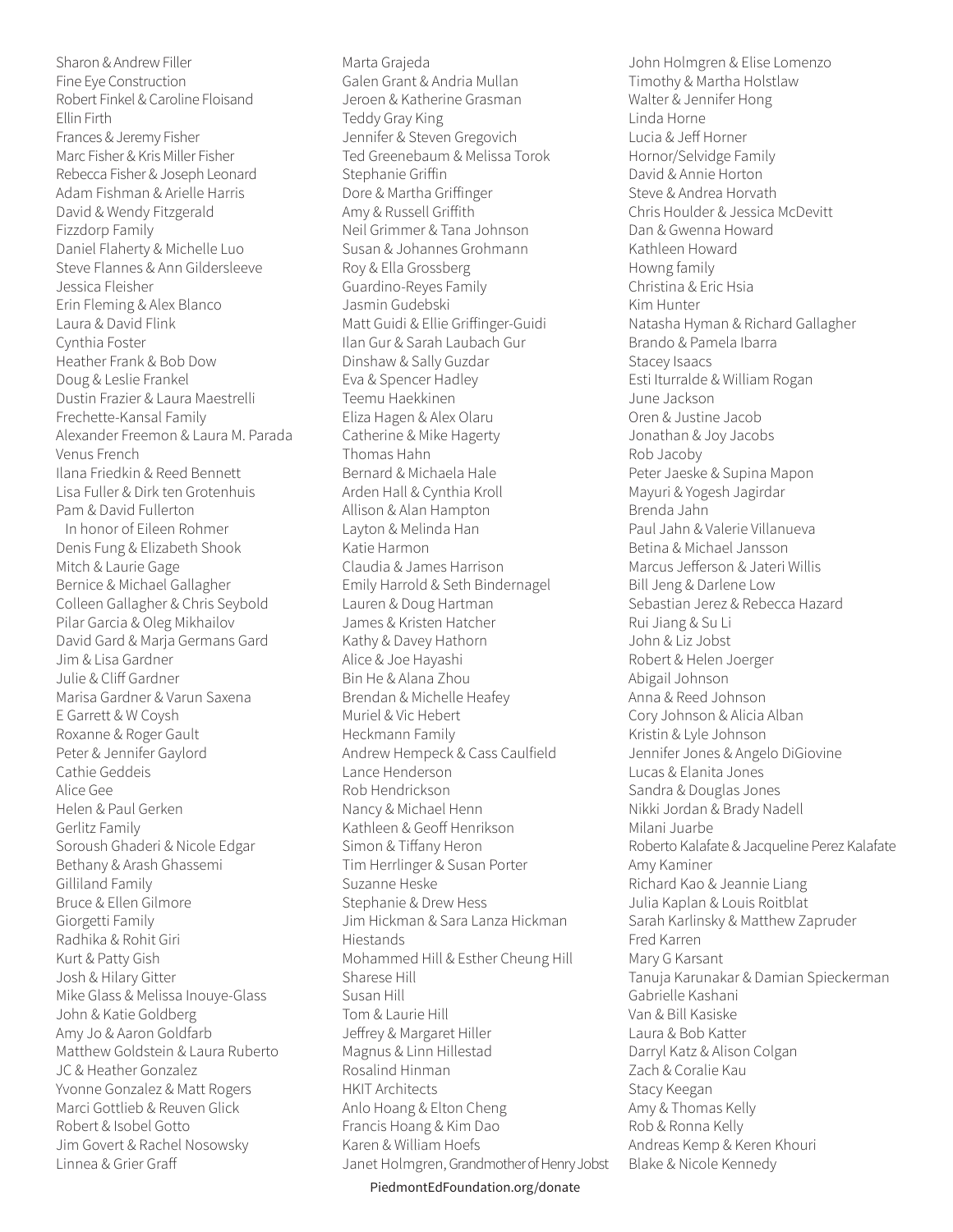Jim & Penny Kennedy Molly & Paul Kennedy Jan & Randy Kessler Elizabeth & Paco Keville Mansha Khithani & Kamal Sabnani Patricia Kihm Gretchen & Kyle Killion Kim Family Darren Kim Minji & Jae Kim Kimball Family Kelly & Theodore Kinch Edit Kincses & Attila Toth William Kinney Christian Kisielowski & Petra Specht David & Jacqueline Klein Jennifer Klein & Steven Song Liana & Miroslav Klivansky Katy & Rob Kobal Susan & Kei Kodani Bernard Koh & Jennifer Yun Elizabeth Kok Brad & Jonie Kondracki Alan & Elena Kong Jennifer Kopec & Robert Mascola Stanton R Koppel Korn Family Tej & Kerry Kothari Avital Krakowsky Apel Rachel Kram Bryce Kranzthor & Nancy Griffin Krukowski Family Deborah & Andrejs Krumins Barbara Krusi Joshua Kuluva & Dayna Orange David & Tram Kumamoto Paul Kumar Gohar Kuriyan & Chris Kibarian Brandt Kwiram & Amanda Straub Dan Kwong & Emily Wong Daniel & Anna LaForte Tony & Kathy Laglia Annie Lai & Wilfred Tang Susan Landau & Pierre Garrigues Langowski Family Hubert Lau & Yanjia Zhang Jeanne Lau & Andy Zhou Stacy Lau & Marc Shapp Megan & Colby Lavin Gloria & Kaz Lawler Lawrence Family John Le & Madelene Sun Meghan Leader Brian Learn & Miya Kanzaki Joe & Janice Leduca Al & Sarah Lee Amy & Wayne Lee Dan & Debbie Lee David Lee Derrick Lee & Vivien Nguyen-Lee

Diana Lee & Roger Tsai Ellen Lee & Luigi Romano Jason H. Lee & Doan T. Nguyen Mabel & CK Lee Sam Lee Cindy Lee Gong & Robert Gong Ron & Blanca Leggett Amy Lemley & Justin Horner Nancy & John Lenahan Mary Leon Gloria Leung & Marty McCall Jed & Andrea Levin Michelle & Alfio Levy Jim Li & Susan Koo Chris & Su-san Lichens Dion & Amy Lim Nancy & Darryl Lim Shin-E Lin & Matthew McCardell Jill & David Lindenbaum Elaine & Ward Lindenmayer Christine & Austin Linnane Randy & Rebecca Litteneker Joshua & Stephanie Litwin Cong Liu & Chunjun Li Susan Liu Daphne Livoni Elaine Lo & Bernard Yu Fontane & Ernest Lo Bessie & Wai-Bong Lok Ralph & Gail Lombardi Lommen Family Javier & Marcela Lopez Eric Loucks & Ilene Sandler Barbara Love & Jim Gustke Carole Lowenberg & Bob Morris Kerri & Mark Lubin Mike Lucaccini & Hanna Lin Kim Lundgren & Dave Feinberg Christopher Lundin & Erni Ng Chunyu Luo & Martin La Jeunesse Stacy Ly & James Syhabout Jeff & Tracy Machle Trudy & Mike Maddy Gayle Maduros Theresa Mak & Brandon Garibaldi Jon & Kristen Malan Michael Malione & Jennifer Barron Karen & Clarence Mamuyac Victoria Manley Thompson & Colin Thompson Alexandra Manolis Elene Manolis Beril & Kevin Maples Sunil Marangoly Cristie March & Scott Cunningham Olga & Daniel Marino Elise Marks & Jeff Peterson Stephanie & Todd Marshburn Antonia & David Mason Hilary Anne Mathewson John & Valerie Matzger

Lily & Alexi Mavrellis Edward Maxwell & Deborah Dinerman Christina Maybaum & Sunil Saha Judith Mazia & Alan Wofsy Donatella Mazzini & Mike Richmond Carrie McAlister & John Protopappas Pam & Bob McBain Marina McBrearty Conna McCarthy & Peter Craigie Nancy McHugh Carrice & Mark McKenna Tom & Amy McKenzie Jodi McLellan Ruth McLeod Dave McMurtry & Judy Lin Beth McNeill & Sean Byrnes Edward McNulty & Emily Keyishian Chris & Karen Mead Ron & Kelly Meaux Bill & Susan Meckel Ruchi & Vaibhav Medhekar Nitesh Mehta & Amina Razvi Heather & Jason Meil Tomas Melian & Kristi Marcelle Liz & Eric Mellers Mark Menke & Anne-Marie Lamarche Ken & Lindsey Meyersieck John & Sarah Meyjes Ruth & John Mickel Alice & Garrett Miller David Miller & Kim Alcala Diana & Adam Miller Greg Miller & Helaine Kan-Miller Samantha & Stephen Miller Maggie & John Mittan Antonia Molinare & Gonzalo Fuenzalida Alison & Julio Montes Stephanie Mooers Jim & Stacy Morgan Penny Mori & Chuck Chakravartula Mosbaugh Family Astrud & Jay Moxley Sara & David Mozaffarian Roshmi Mukherji & Sangeet Rajan Erin Mullin Rana & Sajid Mumtaz Brad & Courtney Murphy Laura Murphy Zach & Krista Murphy Mariam & Tim Murray Faina & Bart Myers Micah & Kirsten Myers Neha Narula & Harsh Doshi Mike & Kris Nash John & Caroline Nelson Tom Nemeth Janet Nexon & Robert Ferguson Duy Nguyen & Hai Pham David & Annemarie Nicoll Virginia Nido & Reese Jones

PiedmontEdFoundation.org/donate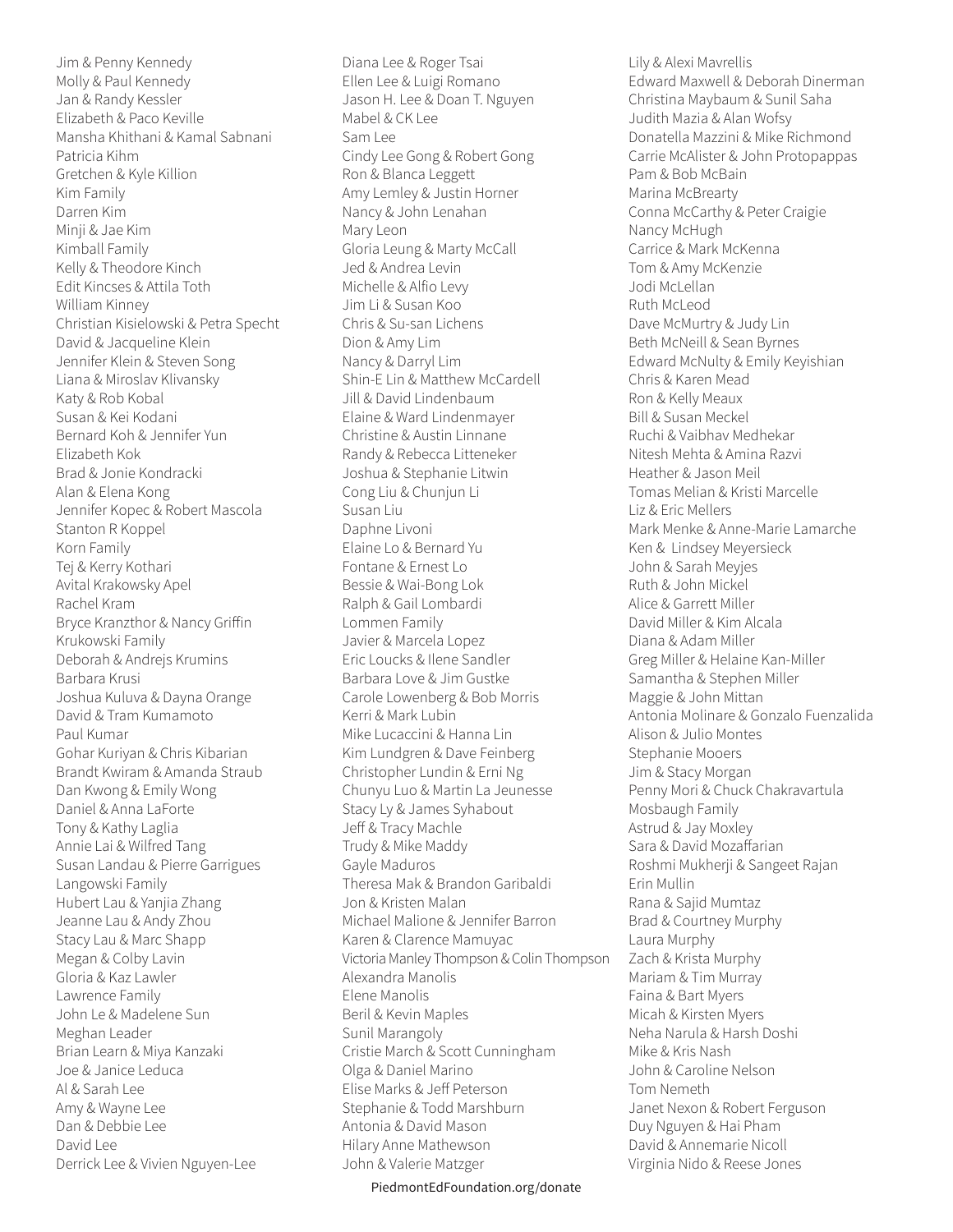Joy & Rich Nieman Elizabeth Nixon & Frank Szerdy Matt & Emily O'Connell Regina O'Connor & Jesse Hull Pilar Odenheim Andreas Oesterer & Michelle Nee Milvia Okinishi-Shahid & Shady Shahid Chad Olcott & Laura Pochop Melissa & Eric Oldrin Maria Olide Hugh Olliphant & Mara Decker Erik & Leslie Olsen David & Gail Olson Nadja & Eric Olson Liz & Tom O'Neil Lynda & Greg Ong John & Gigi Orta Julie & Mario Ortiz Catherine & Russ Osborn Angela Pak Lily & Nathan Pan Alexis & Cathy Papahadjopoulos Carla & Eric Parker Emilio & Alexis Parker Lori Passett Christina & Evan Paul Jonathan Payne Mike & Raquel Pelletier Grandparents of Luka Pena Julie Peng & Kevin Yi Lisa & Jon Peters Ron & Caroline Peters Peterson Family Holly Peterson & Fernando Perez Julia & Andrew Peterson Phmah Family Lee Chin Phmah Piedmont Pediatric Dentistry Leah & Mark Pike Monica & Daniel Piniella Celine Piser & Jesse Miller Ray Plock Steve & Vickie Podell Emily & Jan Piotrowski Daniel Poon Jennifer & Stephen Porter Joshua & Rebecca Posamentier Peter & Megumi Presley Richard & Lina Przybyla John Psathas Tod & Sarah Puckett Bryon & Jennifer Greer Quick Gino & Irem Radzik Lisa & Eric Rager Varsha Raju & Peter Arulanantham Ray Ramillosa & Meredith Brown Robert & Marlys Randick Kash & Yamini Rangan Richard Raushenbush & Barbara Giuffre Adam Ray

Daniel Reardon & Molly Lloyd Jane & Ernest Reddick Reddy Law Group Patty Reed & Rick Clark Bill & Julie Reichle David & Ann Reilly Jonathan & Christy Reining Amanda Renteria & Patrick Brannelly Monika & Stan Riddle Caroline & Stephen Ridley Dawn & Dan Riordan Jose Rivera & Gillian Atchley Amera Rizk Cody & Jannica Robertson Fredrica Robertson Catarina Rodrigues & Pieter Humphrey Alex & Kathryn Romanczuk Daniel Rosenthal & Molly Swartz Yulia Rozen & Daniel Levinsohn Barbie Rubenstein Harry & Helen Rust Caryn Rybczynski & David Weisz Arzu & Sinan Sabuncuoglu Jonah & Chelsea Sachs Lindsay & Hussein Saffouri Sharon Sagiv & Abraham Boskovitz Shawn & Dana Salazar Hope & Larry Salzer Stuart Sampson Stuart Samuel & Gezhi Weng Jess Sanfilippo & Erika Tarte Dan & Jill Saper Leon & Sunny Saperstein Jim & Lynn Saunders Mark & Heidi Sawicki John & Alison Schaefer Kim & Andrew Scher Sean & Bridget Schickedanz Alison & Matthew Schindel Jon & Hilary Schleuning Heidi & Luke Schloege Michael & Sharon Schneider Christine Schooley & Walter Stokes Andy Schuetz & Jane Lin Linn Schulte-Sasse & Matt Harris John Schwab & Kim Fisher Ellen & Marvin Schwartz in honor of Zoe Wolfers Sophia & Adam Schwartz Alan & Jodie Scott Nancy O. Scott Marc & Taryn Segal Larraine & Alex Seiden Seider Family Liz & Rob Selna Deepti Sethi & Rabin Nabizadeh Marlene Settlemier Dan Shaffer & Katie Castles Shafroth Family Lisa Shah & Indy Sen Shardul Shah & Marie Concaret

Sheikh Family Heather Shepard John Shim & Julie Veit Nelson Shim & Jessica Chan Mike & Helen Shin Katy & Frederick Shotton Amy & Ethan Shrago Gary & Marcia Shrago Tamar & Maxim Shusteff Dennis D. Sidbury & Michelle L. Foss Steve Siemers & Sara Brose Margaret Sigurdson John & Linda Silver Ashminder Singh & Vikki Kaur Pamela & Hugh Sloan Tom & Sue Smegal Amal & Rick Smith Brian & Melanie Smith Doug & Stephanie Smith Hugh & Vicky Smith Kimberlee & Matthew Smith Sabrina Smith & Aaron Barber Wes & Jill Smith Linda Smith Munyan Jenny Smrekar & Kristoffer Haines Justin & Olga Smutko Geoff & Lindsay Snyder Mike & Janine Sohn Ellie & Mark Somers Shirley Soper Jonathan Sorg & Kristen Wendorf Elizabeth Soutter & Patrick Sagisi Samantha Spielman & Barry Barnes Rebecca Spies Keely & David Spina Jill & Doug Sprague Chris & Kim Staley David & Brynne Staley Robin & Michael Stearns Nancy & Wes Steimle Allison & Andrew Stein Ben Stein & Arin Kramer Julie & Jason Stein Zack Steinberg & Margaret Buckland Anja Steinke & Austin Lambe Lillis & Max Stern Seth P. Sternglanz & Aris Oates Tom Stevens & Dana Lung Carolyn & Scott Stewart Jeffrey Stewart Jennifer Stomberg & Morris Jones Bev Stone & Rick Dosa Colleen & John Stormer Scott & Kelly Stratman Lorna & Cris Strotz Brian & Colleen Sturdivant Jovina & Jacob Strzelecki Suhr Family Michael & Anisia Sullivan Yitao Sun & Grace Shen

PiedmontEdFoundation.org/donate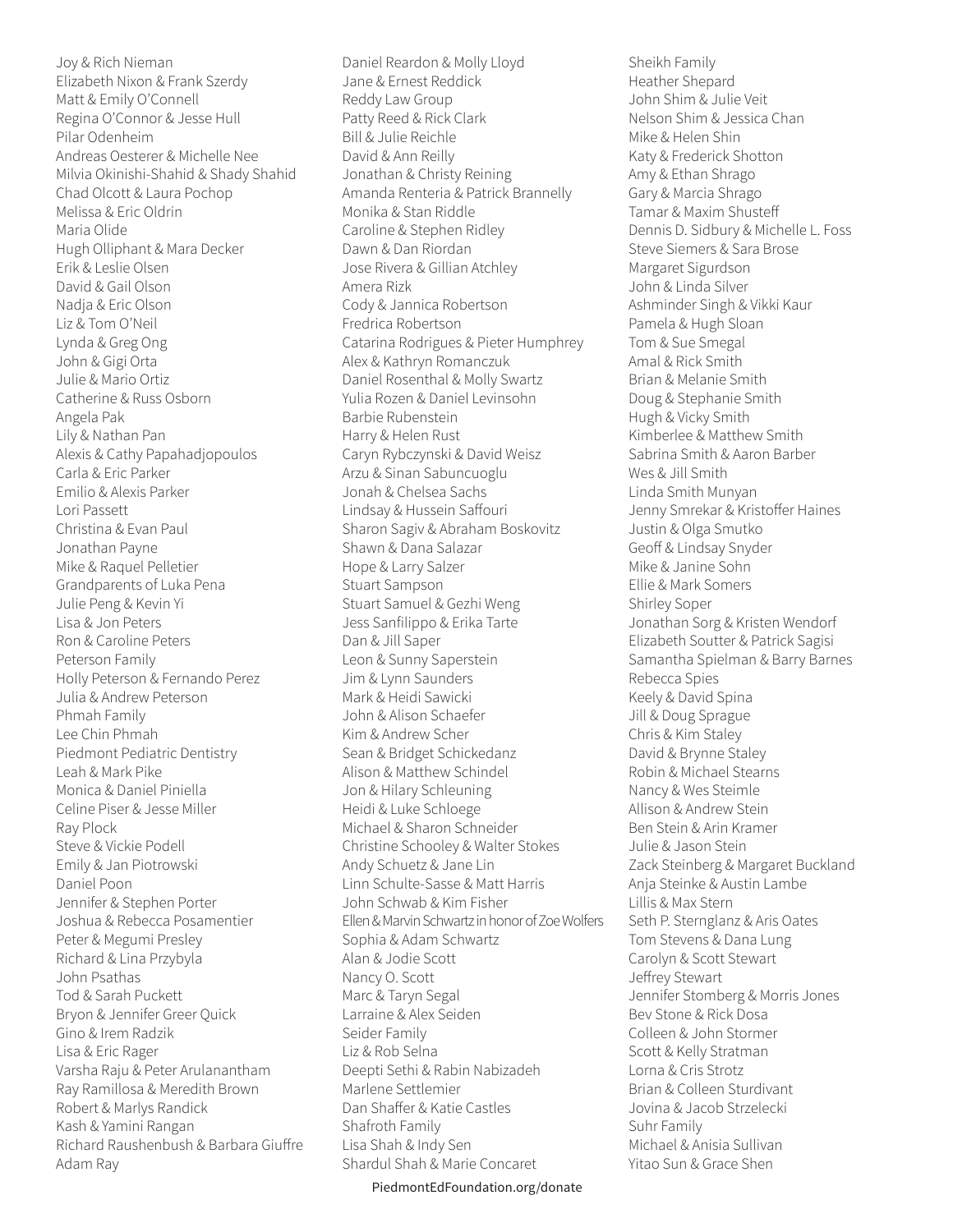Myles Sussman & Rachel Licitra David Sweeney & Stephanie Ho David & Robin Sweet Matt & Leigh Symkowick Leesy Taggart Isabell & Ananse Taharka Christine Tam Pui-Wing Tam & Steve Eng Kerry Tang & Amy Lee Lisa & Joseph Taylor Marvin & Kristy Taylor Terry & Nicole Taylor Janel Thamkul & Robert Gavin David Theis & Sarah Royce Stephen & Mia Tindle Philip Ting & Viola Sutanto Roger Tinkoff & Holly Bybee Lucas & Mojdeh Tomsich Albert Tong & Michele Kwok Andrew Tran & Margaret Wilkinson Sean & Julie Treichler Sara Tresch & Teresa Gomez Tony & Ann Trutner Elaine Tseng & Andy Huang Carl & Noelle Tsukahara Maryann Tucker & Sara Lillevand Mike & Rachel Tucker John & Karin Tulloch Rosalind & Wen Tung Chris & Selin Tyler Peter Udovch & Leila Hebshi Sharada Vajja & Koushil Sreenath Carey & Will Valentine Deborah & Bob Van Nest Brian & Angela Van Osdol Sarah & Eric Varady Wendi & Migel Vargas Arjun Varma & Zeena Batliwalla Erika Vexler & Josh Hurwitz Vince & Sylvia Villanueva Violich Family Helle Vistisen & David Berger Tan & Christina Vo Tuyen Vo & Judy Lagera Vo Giena & Steve Vogel Harmit Vora & Nisha Patel Teja & Robin Vora Stacy & Christiaan Vorkink Zac Wald & Eliza Sorensen Kate & Mark Waldron Cal & Nancy Walters Malinda Walters & Paki Muthig Steve & Trina Walz Tian Wang & Jiali Xu Anne & Mark Ward Billy & Amanda Ward Anna Weber Kneitel & Michael Gross David Weiner & Ellen Kaufman Brian Weiss & Ann Dowley Alissa Welch

Lauren Nicola Wenner & Chris Wenner Eric & Arel Wente Nancy White & Robert Dorsey Clay & Pria Whitehead Wiellette Family Beth & Kelly Wiesbrock Hadley Williams Keira Williams Brooke & Scott Williamson Scott Willis & Charmaine Clay Chris & Susan Willrich Jared & Melanie Willson Earl & Jen Wilson Elizabeth Wing Brooks Joe & Cindy Wire Jeff Wittich & Meghan Vaughn Wittich Cameron & Frances Wolfe Greg & Osa Wolff T.J. & Gina Won Wong Family Josephine & Bill Wong Stefanie Wong & Jonathan Gottschalk Fritz & Mary Wooster Matthew Work Mary & Travis Worthington Megan & Richard Wright Amelia Wu & Sachin Adarkar Ben & Anna Wu Jun Wu & Yang Li Liana Wu & Kevin Ma Monte & Jing-Fun Wu Robin & Vivian Wu Elisa & Ryan Yamanaka Renee & Jim Yan Hsin-Hsin Yang & Rafael Solis Li Yang & Bob Yan Alder Yarrow & Ruth Lieu Jim & Buffy Yeh Helena Yin-Meredith & Jeff Meredith Helga Ying & Jonah Levy Nori Yoshida & Jolie Chang Greg & Tiffany Young Gary & Lesley Zalewski Raffi & Grace Zaroukian Eric Zee & Tracie Tanakaya Lisa & Scott Zengel Yung Zhang & Michelle Peng Huiyu Zhou & Yanan Zhu Yushang Zhou & Gao Liu Klaus & Freda Zietlow George Zimmer Jan & Steve Zovickian

## Amount Private

2 Anonymous Amy & Aaron Aubrecht Jordan Chew & Janet Cheng Elise & David Hatchell Fiammetta Hsu Kyle & Caroline Jung Tom & Megan Pillsbury Jason Ring & Etiennne Fang Marilyn & Rod Stearns Colleen & Kent Tayler Scott Wallin Bonnie & Jeran Wittenstein